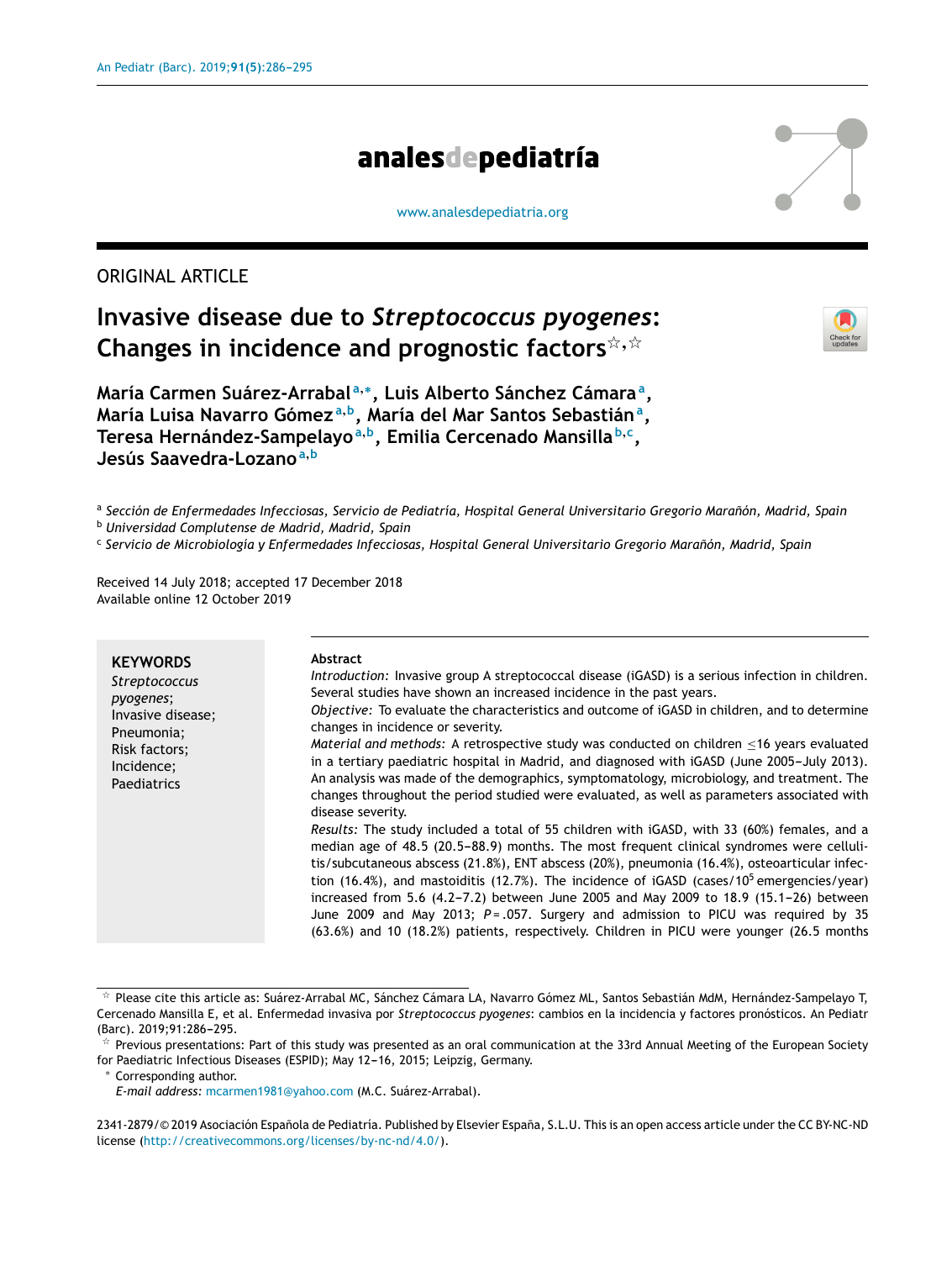vs 52.6 months, *P* = .116), had a higher C-reactive protein (24.5 mg/dl vs 10.7 mg/dl, *P* < .001) and higher frequency of pneumonia (60% vs 7%, P < .001). In the multivariate analysis, only Creactive protein was a risk factor for admission to PICU (OR: 1.14 [1.004-1.286], P = .04). There were no sequelae.

*Conclusions:* An increased incidence of iGASD was observed in the children in this study. Lower age, pneumonia, and higher C-reactive protein were associated with disease severity in this series.

© 2019 Asociación Española de Pediatría. Published by Elsevier España, S.L.U. This is an open access article under the CC BY-NC-ND license ([http://creativecommons.org/licenses/by-nc-nd/](http://creativecommons.org/licenses/by-nc-nd/4.0/)  $4.0/$ ).

#### **Enfermedad invasiva por** *Streptococcus pyogenes***: cambios en la incidencia y factores pronósticos**

#### **Resumen**

*Introducción:* La enfermedad invasiva por *Streptococcus* del grupo A (EISGA) es una infección grave en niños, habiéndose comunicado un aumento de incidencia en los últimos años.

*Objetivo:* Evaluar las características y evolución de la EISGA en niños y determinar cambios en la incidencia o gravedad.

*Material y métodos*: Estudio retrospectivo de niños <16 años evaluados en un hospital terciario pediátrico de Madrid y diagnosticados de EISGA (junio 2005-julio 2013). Se analizó la epidemiología, clínica, microbiología y tratamiento, evaluándose cambios a lo largo del periodo estudiado y parámetros asociados a gravedad.

*Resultados:* Se incluyeron 55 niños con EISGA; 33 (60%) mujeres, con una mediana de 48,5 (20,5-88,9) meses. Los síndromes clínicos más frecuentes fueron celulitis/absceso subcutáneo (21,8%), absceso ORL (20%), neumonía (16,4%), infección osteoarticular (16,4%) y mastoiditis (12,7%). La incidencia de EISGA (casos/10<sup>5</sup> urgencias/año) aumentó de 5,6 (4,2-7,2) entre junio 2005-mayo 2009 a 18,9 (15,1-26) entre junio 2009-mayo 2013; p = 0,057. El 63,6% (n = 35) y el 18,2% (n = 10) de los pacientes precisaron cirugía e ingreso en UCIP, respectivamente. Los niños en UCIP fueron más pequeños (26,5 vs. 52,6 meses; p=0,116), presentaron proteína C reactiva más elevada (24,5 vs. 10,7 mg/dl; p < 0,001) y mayor frecuencia de neumonía (60 vs. 7%; p < 0,001). En el análisis multivariante solo la proteína C reactiva fue factor de riesgo de ingreso en UCIP (OR: 1,14 [1,004-1,286]; p = 0,04). No hubo secuelas.

Conclusiones: Se objetivó un aumento de la incidencia de EISGA en niños en nuestro medio, siendo la menor edad, la presencia de neumonía y la proteína C reactiva elevada los parámetros asociados a gravedad en esta serie.

 $\odot$  2019 Asociación Española de Pediatría. Publicado por Elsevier España, S.L.U. Este es un artículo Open Access bajo la licencia CC BY-NC-ND [\(http://creativecommons.org/licenses/by](http://creativecommons.org/licenses/by-nc-nd/4.0/)[nc-nd/4.0/](http://creativecommons.org/licenses/by-nc-nd/4.0/)).

#### **Introduction**

Group A β-haemolytic streptococci (GABHS) are grampositive, facultative anaerobic streptococci that are a frequent cause of disease in children. They are present in a large proportion of individuals in the oropharynx and skin<sup>[1](#page-8-0)</sup> and may colonise these regions asymptomatically or causing diseases, usually not invasive, such as tonsillitis, scarlet fever or impetigo.<sup>[2](#page-8-0)</sup> However, at times GABHS may cause severe invasive disease associated with a high morbidity and mortality.<sup>[3](#page-8-0)</sup>

In the past 30 years, there has been an increase in the incidence of invasive infection by GABHS in different geographical regions, $4-10$  including cases of very severe disease,<sup>[2](#page-8-0)</sup> the cause of which is not well understood.<sup>1,5,10-14</sup> In 2002, 11 European countries started a project for the investigation and surveillance of invasive disease by GABHS (iGASD), that was named Strep-EURO whose goal was to elucidate the epidemiology of this disease in the European continent. Thus, it is known that in Europe the incidence of iGASD ranges between 0.4 and 4.8 cases per 100 000 individuals per year, while in the United States it is estimated at 3.54 cases per 100 000 individuals per year, with a mortality rate in children of 0-14%. Spain did not participate in the Strep-EURO project, and since iGASD is not a notifiable dis-ease, its incidence in our country is not known.<sup>[6](#page-8-0)</sup> In addition, there are other aspects that have not been established in regard to iGASD in children in Spain, such as its epidemiological and clinical characteristics or the differences in comparison with the same disease in adults.

The objectives of our study were: (1) to describe the epidemiological, clinical and microbiological characteristics of iGASD in children treated in a tertiary care hospital over a period of 8 years, as well as to determine risk factors for

*Streptococcus pyogenes*; Enfermedad invasiva; Neumonía; Factores de riesgo; Incidencia; Pediatría

**PALABRAS CLAVE**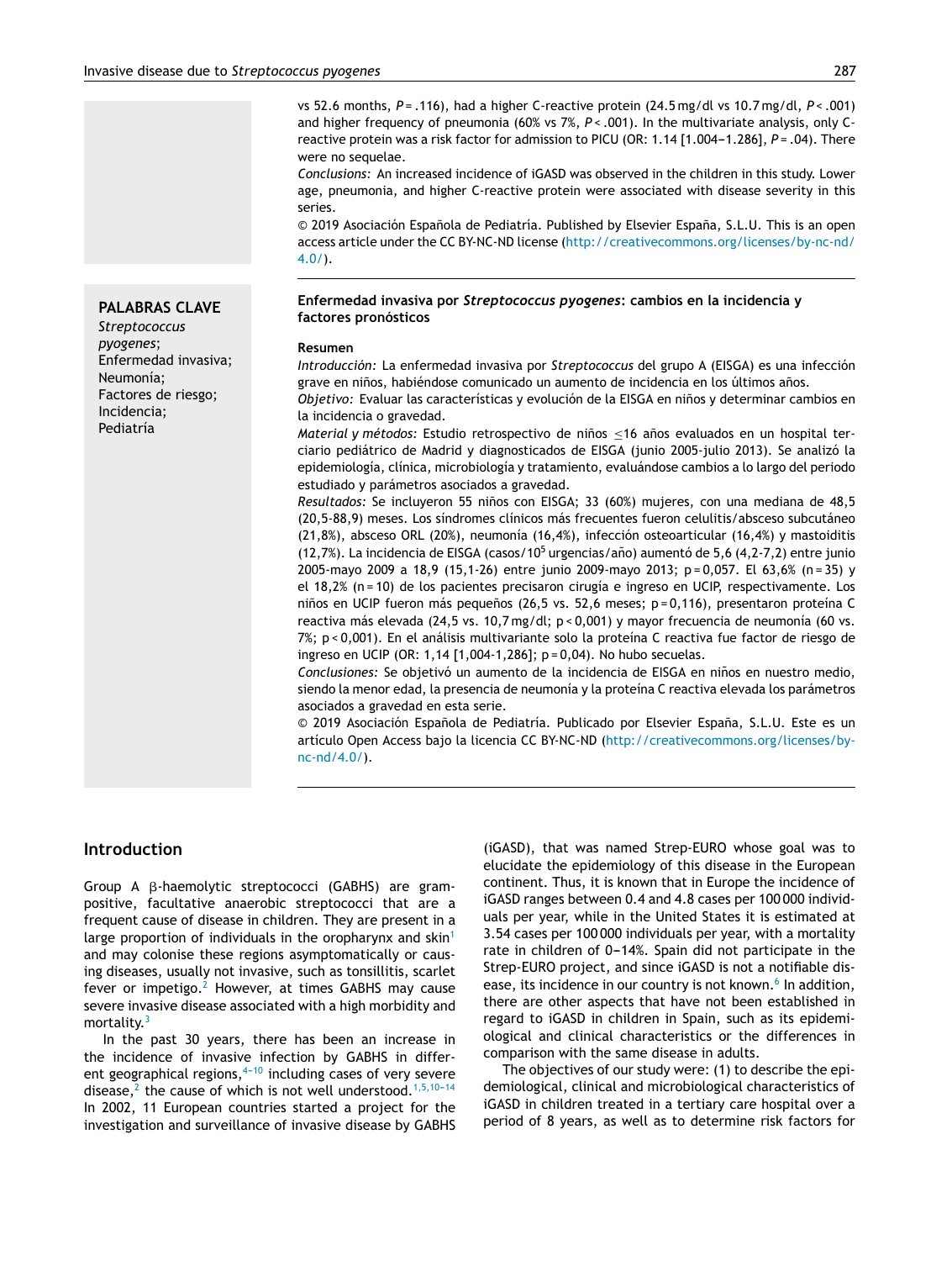severe disease and (2) to analyse potential changes in the incidence and severity of this disease in our geographical area during the period under study.

# **Materials and methods**

#### **Study design**

We conducted a descriptive, retrospective study in children aged 16 years or less assessed in a tertiary care children's hospital in Madrid that were given a diagnosis of iGASD over a period of 8 years and 2 months (June 2005-July 2013). We analysed the cases of those children with microbiological confirmation of the diagnosis of iGASD according to the criteria established by the Working Group on Severe Streptococcal Infections: detection of GABHS in a sample of a normally sterile body site, with or without clinical manifes-tations of invasive disease.<sup>[15](#page-9-0)</sup> We excluded patients in whom isolation of GABHS was not confirmed or other aetiological agents were identified. The isolation, identification and antibiotic susceptibility testing of GABHS were performed in adherence to customary microbiological protocols.<sup>[16](#page-9-0)</sup> We identified cases through the review of health records in the hospital discharge coding databases following the protocol established by the hospital and by reviewing the sample records of the Department of Microbiology.

#### **Data collection**

We collected epidemiological, clinical and laboratory data through the review of health records. We analysed the following variables: (1) demographic and epidemiological variables, including the vaccination status and underlying diseases; (2) clinical variables, such as fever, manifestations at diagnosis and risk factors for iGASD described in the previous literature<sup>5,14,17-19</sup> (such as history of varicella or surgical intervention, hospital admission in the past 3 months, acute pharyngotonsillitis in the past 6 months or invasive infection in the past 12 months) and antibiotherapy prescribed previous to hospital care in an outpatient setting, during management in hospital and after discharge; (3) laboratory variables, such as total white blood cell count, percentage of neutrophils, serum level of C-reactive protein (PCR, normal range < 0.9 mg/dL) and serum level of procalcitonin (normal range < 0.3 ng/mL); (4) microbiological data, such as diagnostic tests (culture, PCR with universal primers for gene *16SrARN* and gene sequencing [PCR16S] or rapid antigen detection) and antimicrobial susceptibility testing; (5) outcome variables, including the need and duration of admission to the paediatric intensive care unit (PICU), total length of stay, need for surgery, sequelae and mortality associated with iGASD.

#### **Analysis of the incidence in the period under study**

To evaluate potential changes in the characteristics of iGASD throughout the period under study, we divided it in 2 time periods, each lasting 48 months, for the purpose of comparison: P1 (June 2005-May 2009) and P2 (June 2009-May 2013). To do so, and only in this particular analysis, we excluded

2 patients that received the diagnosis between June 1 and July 31, 2013. In addition, when we analysed the incidence, we excluded years 2005 and 2013, as we did not have data for every month. To calculate the annual incidence, we used the number of children assessed at the paediatric emergency department of the hospital each year, as we considered it a more objective parameter compared to the entire catchment population of the hospital.

#### **Statistical analysis**

We present demographic and epidemiological characteristics using descriptive statistics. We have expressed quantitative variables as mean  $\pm$  standard deviation (SD) or median and interquartile range (IQR, 25th-75th percentile) depending on whether the data followed or not a normal distribution, and qualitative variables as percentages. To compare qualitative data we used the chi square test or the Fisher exact test, and to compare quantitative data the Student *t* test or Mann-Whitney *U* test depending on the shape of the distribution. We analysed correlations by means of the Spearman test. We defined statistical significance as a *P*-value of less than 0.05. We performed the statistical analyses with the software SigmaPlot 11.0 (Systat Software, Inc; San Jose, CA, USA).

# **Results**

#### **Epidemiological data**

The study included a total of 55 children with a diagnosis of iGASD; 33 were female (60%), and the median age was 48.5 months (IQR,  $20.5-88.9$ ). Most patients (87.3%) were previously healthy. Twenty percent had at least one risk factor for iGASD, most frequently acute pharyngotonsillitis in the past 6 months (14.5% of the total). Other risk factors (each of them found in 1 patient) were varicella infection in the past month and a previous history of an open wound or surgery.

# **Clinical characteristics and laboratory findings at the time of diagnosis**

Of all children, 76.4% had fever at diagnosis, and less frequently painful swallowing (18.2%), skin involvement (16.4%), displacement of the pinna (12.7%), difficulty breathing (10.9%) and arthralgia (10.9%). Twenty-four percent of the children had received antibiotherapy prior to coming to hospital. [Fig.](#page-3-0) 1 presents the forms of disease most frequently associated with invasive infection by GABHS.

A complete blood count was performed at admission in 49 patients, with a median white blood cell count of  $16 100$  cells/ $\mu$ L (IQR, 10 478-23 725) and 75.5% neutrophils (IQR, 69.3%-87.3%). The serum levels of CRP were measured in 42/55 patients and procalcitonin levels in 7/55 patients. The median level of CRP was  $11.5 \text{ mg/dL}$  (IQR, 6.3-21.6), and the mean level of procalcitonin was 3.1 ng/mL (SD,  $+3.1$ ).

[Fig.](#page-3-0) 2 shows the anatomical sites from which the samples of the different microbiological isolates were obtained. The method used most frequently for aetiological diagnosis was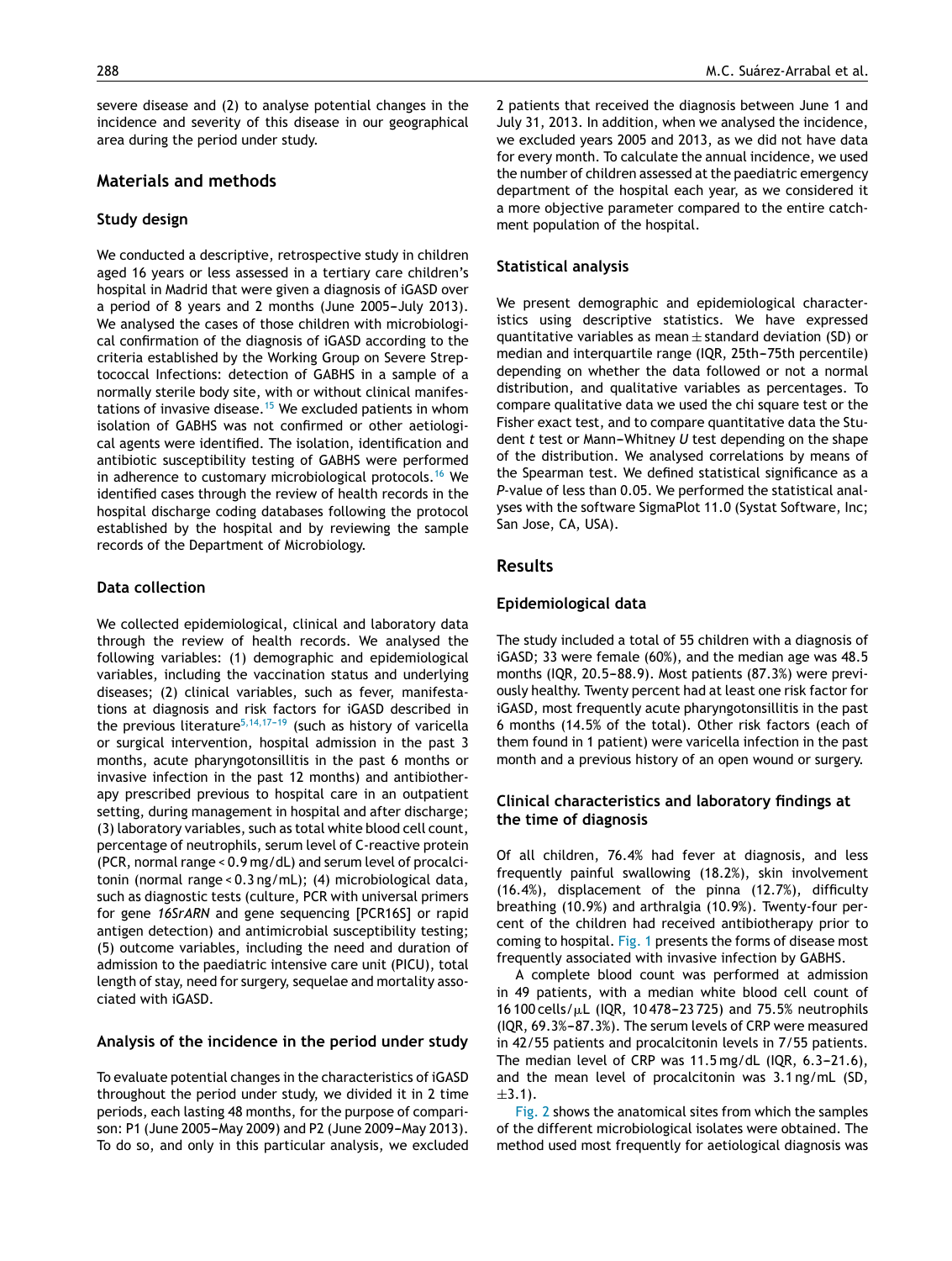<span id="page-3-0"></span>

**Figure 1** Final diagnosis of the diseases associated with invasive infection by GABHS. \*Especially peritonsillar.



**Figure 2** Anatomical sites from which the different microbiological isolates were collected (*n* = 55).

conventional culture (*n* = 47; 85.4%), followed by PCR 16S (*n* = 7; 12.7%) and antigen detection (*n* = 1; 1.8%; pleural fluid sample). Forty-three percent of the children in whom GABHS was detected by means of 16S PCR (3/7) had received antibiotics before diagnosis. Antimicrobial susceptibility testing was performed for 48 isolates, and 100% were sensitive to penicillin, and only 1 isolate exhibited resistance to both clindamycin and macrolide antibiotics.

#### **Treatment, clinical outcomes and complications**

Of all the patients in the sample, 50 (91%) were admitted to hospital and the rest managed at the outpatient level. We obtained information about antibiotic treatment for 52 children (94.5%), of who 47 (90.4%) required intravenous (IV) antibiotherapy for a median duration of 8 days  $(1QR, 4.2-13)$ . The most frequently prescribed IV antibiotic was amoxicillin-clavulanic acid (40.4%), followed by cefotaxime (23.4%) and cefotaxime combined with clindamycin (10.6%). In total, 6 children (11.3%) received clindamycin in combination with another antibiotic. Forty-seven of the 52 patients (90.4%) received a prescription for oral antibiotherapy after discharge, for a median duration of 7 days  $(1QR, 7-10)$ , and the antibiotics prescribed most frequently after discharge were amoxicillin-clavulanic acid (51.1%) and amoxicillin (36.2%) The median total duration of antibiotherapy (IV and oral) was of 15 days (IQR,  $11-21$ ).

We defined severe iGASD as that requiring admission to the PICU (10/55; 18.2%). Of these 10 children, 30% required inotropic support and 20% mechanical ventilation. The mean length of stay in the PICU was 5.4 days (SD,  $\pm$ 4.2). We also analysed several variables to determine the presence of potential risk factors for admission to the PICU, and found that these patients were younger (26.5 months vs 52.6 months; *P* = .12), had a higher percentage of neutrophils (88.5% vs 74.7%; *P* = .001) and greater elevation of CRP (24.5 mg/dL vs 10.7 mg/dL; *P* = .001) [\(Table](#page-4-0) 1). Furthermore, patients with pneumonia and pleural effusion were more likely to require admission to the PICU (odds ratio [OR], 21 [3.74-117.76];  $P = .001$ ). In the multivariate analysis, the only variable that was a significant risk factor for admission to the PICU was the CPR level (OR,  $1.14$   $[1.004 - 1.29]$ ; *P* = .04). None of the patients died or experienced sequelae.

Of all patients, 63.6% (*n* = 35) required surgery; these patients were older (61 months vs 29 months; P = .07), had longer lengths of stay and required longer courses of antibiotherapy (18 days vs 13 days; *P* = .044). In addition, prescription of amoxicillin-clavulanic acid at discharge in this group was less frequent (39% vs 81%; *P* = .007). We did not find any statistically significant differences in the rest of the variables under study [\(Table](#page-5-0) 2).

To assess whether age may have an impact in the outcome of iGASD, we compared patients aged less and more than 48 months, and found that the younger subset had required surgery less frequently (51.8% vs 75%; *P* = .097), had longer lengths of stay (9.5 days vs 7 days; *P* = .073), received IV antibiotherapy more frequently (100% vs 73.1%; *P* = .01) and had longer total durations of antibiotherapy (17.3 days vs 13.5 days; *P* = .026). A greater proportion of children aged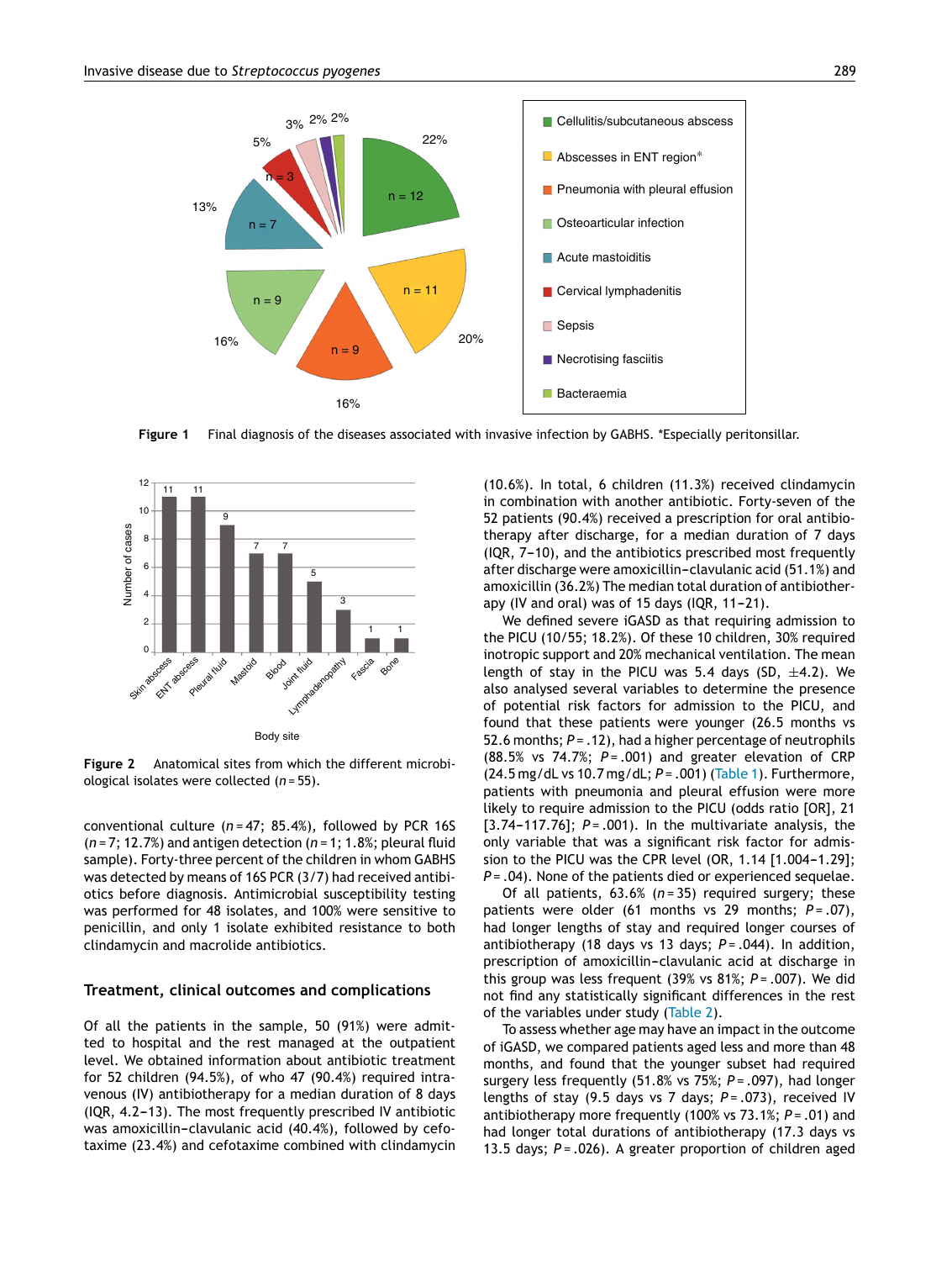|                                        | Admitted to PICU $(n = 10)$ | Not admitted to PICU $(n=45)$ | P            |
|----------------------------------------|-----------------------------|-------------------------------|--------------|
| Epidemiological characteristics        |                             |                               |              |
| Age (months)                           | 26.5 [19.1-53]              | 52.6 [22.8-118.9]             | .116         |
| Female sex [n (%)]                     | 8(80)                       | 25(54.5)                      | .284         |
| Presence of underlying disease [n (%)] | 0(0)                        | 7(15.5)                       | .328         |
| <b>Clinical characteristics</b>        |                             |                               |              |
| Fever                                  |                             |                               |              |
| Presence $[n (%)]$                     | 8(80)                       | 34(75.5)                      | $\mathbf{1}$ |
| Maximum temperature $(°C)$             | 39.4 [38.5-39.6]            | $38.5$ [ $38-39$ ]            | .181         |
| Diagnosis of iGASD [n (%)]             |                             |                               | 3.001        |
| Pneumonia with pleural effusion        | 6(60)                       | 3(6.7)                        |              |
| Peritonsillar abscess                  | 1(10)                       | 9(20)                         |              |
| Retropharyngeal abscess                | 1(10)                       | 0(0)                          |              |
| Necrotising fasciitis                  | 1(10)                       | 0(0)                          |              |
| Sepsis                                 | 1(10)                       | 1(2.2)                        |              |
| Cellulitis/skin abscess                | 0(0)                        | 12(26.7)                      |              |
| Arthritis                              | 0(0)                        | 8(17.8)                       |              |
| Mastoiditis                            | 0(0)                        | 7(15.5)                       |              |
| Lymphadenitis                          | 0(0)                        | 3(6.7)                        |              |
| Bacteraemia                            | 0(0)                        | 1(2.2)                        |              |
| Osteomyelitis                          | 0(0)                        | 1(2.2)                        |              |
| Laboratory characteristics             |                             |                               |              |
| Leukocytes (cells/ $\mu$ L)            | 11 900 [5100-23 700]        | 17600 [12 375 - 23 700]       | .249         |
| Neutrophils (%)                        | 88.5 [84.2-93.6]            | 74.7 [67-85.3]                | .001         |
| $CRP$ (mg/dL)                          | $24.5 \pm 9.5$              | $10.7 \pm 7.8$                | $-.001$      |
| <b>Clinical outcome</b>                |                             |                               |              |
| Length of stay (days)                  | $14 [6 - 26]$               | $7[4-11.5]$                   | .024         |
| Need of surgery $[n \ (\%)]$           | 6(60)                       | 29(64.4)                      | $\mathbf{1}$ |
| Days of IV ABX <sup>a</sup>            | $15.5$ [6-23]               | $7 [3 - 10]$                  | .013         |
| Total days ABX <sup>b</sup>            | 19.5 [14-23]                | 15 [10-20]                    | .061         |
| Oral A/C at discharge [n (%)]          | 4(40)                       | 21(46.7)                      | .741         |

<span id="page-4-0"></span>

| Table 1 |  |  |  |  | Epidemiological, laboratory and clinical characteristics of patients admitted and not admitted to the PICU ( $n=55$ ). |  |
|---------|--|--|--|--|------------------------------------------------------------------------------------------------------------------------|--|
|---------|--|--|--|--|------------------------------------------------------------------------------------------------------------------------|--|

ABX, antibiotherapy; A/C, amoxicillin-clavulanic acid.

Data expressed as median and interquartile range or mean ± standard deviation. The numbers in parenthesis represent the percentage of patients in each group.

Statistically significant results are presented in boldface (*P* < .05).

a Total days of intravenous antibiotherapy.

b Total days of antibiotherapy (intravenous + oral).

48 months or older developed peritonsillar abscesses (OR, 11.8  $[1.4-101.7]$ ;  $P = .01$ ).

# **Differences in the incidence and clinical characteristics of children with iGASD through the period under study**

We found that the incidence of iGASD increased during the period under study ([Table](#page-6-0) 3 and [Fig.](#page-6-0) 3).

To exclude the possibility that this increase in incidence was due to an increase in the detection of bacteria in blood cultures, we analysed the detection rate for *Escherichia coli* and *Staphylococcus aureus* during the years under study, and did not find evidence of an increase in the number of isolations per 1000 blood cultures per year between P1 and P2 (personal communication).

Last of all, we compared the different epidemiological, laboratory, severity and outcome parameters in the patients

in the 2 periods established for analysis (P1 and P2), and found no significant differences between the periods in any of the variables ([Table](#page-7-0) 4).

# **Discussion**

The main findings of the study were the following: (1) we found an increase in the incidence of iGASD in children in our area in the past few years; (2) this observed increase in incidence was not associated with any other changes in epidemiological, microbiological or clinical parameters related to iGASD; (3) the severity of iGASD was considerable, with a high percentage of patients requiring admission to the PICU and surgical intervention, and the risk factors associated with increased severity were age less than 48 months, diagnosis of pneumonia with pleural effusion and elevation of CPR; and (4) the rate of resistance of GABHS to macrolides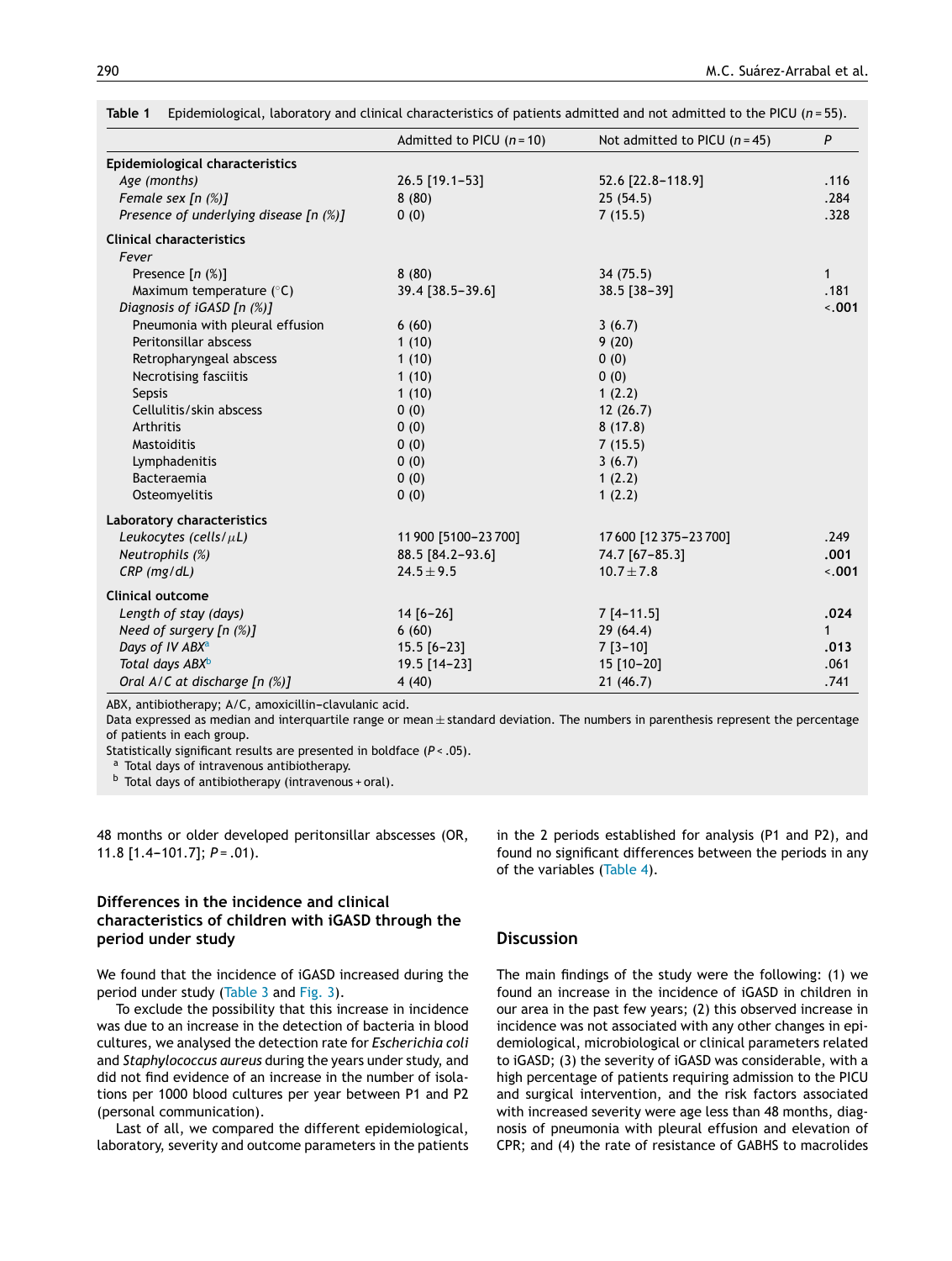<span id="page-5-0"></span>**Table 2** Epidemiological, laboratory and clinical characteristics of patients that did and did not undergo surgical intervention (*n* = 55).

|                                        | Patients that<br>underwent surgery<br>$(n = 35)$ | Patients that did<br>not undergo<br>surgery $(n = 20)$ | P            |
|----------------------------------------|--------------------------------------------------|--------------------------------------------------------|--------------|
| Epidemiological characteristics        |                                                  |                                                        |              |
| Age (months)                           | 60.7 [25.8-119]                                  | 29.1 [14.7-61.7]                                       | .066         |
| Female sex $[n (%)]$                   | 21(60)                                           | 12(60)                                                 | 1            |
| Presence of underlying disease [n (%)] | 5(14.3)                                          | 2(10)                                                  | $\mathbf{1}$ |
| <b>Clinical characteristics</b>        |                                                  |                                                        |              |
| Fever                                  |                                                  |                                                        |              |
| Presence $[n (%)]$                     | 26(74.3)                                         | 16(80)                                                 | .749         |
| Maximum temperature $(^{\circ}C)$      | 38.6 [38.3-39.6]                                 | 38.6 [38-39]                                           | .405         |
| Diagnosis of iGASD [n (%)]             |                                                  |                                                        | .144         |
| Pneumonia with pleural effusion        | 7(20)                                            | 2(10)                                                  |              |
| Peritonsillar abscess                  | 8(22.8)                                          | 2(10)                                                  |              |
| Retropharyngeal abscess                | 1(2.8)                                           | 0(0)                                                   |              |
| Necrotising fasciitis                  | 1(2.8)                                           | 0(0)                                                   |              |
| Sepsis                                 | 0(0)                                             | 2(10)                                                  |              |
| Cellulitis/skin abscess                | 5(14.3)                                          | 7(35)                                                  |              |
| Arthritis                              | 7(20)                                            | 1(5)                                                   |              |
| Mastoiditis                            | 3(8.6)                                           | 4(20)                                                  |              |
| Lymphadenitis                          | 2(5.7)                                           | 1(5)                                                   |              |
| Bacteraemia                            | 0(0)                                             | 1(5)                                                   |              |
| Osteomyelitis                          | 1(2.8)                                           | 0(0)                                                   |              |
| <b>Laboratory characteristics</b>      |                                                  |                                                        |              |
| Leukocytes (cells/ $\mu$ L)            | 15950                                            | 16 100                                                 | .508         |
|                                        | $[9750 - 23550]$                                 | $[13050 - 24550]$                                      |              |
| Neutrophils (%)                        | 78.4 [70.4-86]                                   | 74.7 [67.3-90.9]                                       | .908         |
| $CRP$ (mg/dL)                          | $11.5 [6.3 - 19.1]$                              | 12.1 [6.7-24.2]                                        | .660         |
| <b>Clinical outcome</b>                |                                                  |                                                        |              |
| Length of stay (days)                  | $9 [5 - 15]$                                     | $6[4-8]$                                               | .074         |
| Admission to PICU [n (%)]              | 6(17.1)                                          | 4(20)                                                  | 1            |
| Days of IV ABX <sup>a</sup>            | $8 [5 - 15]$                                     | $5[4-6]$                                               | .029         |
| Total days ABX <sup>b</sup>            | 17.5 [14-22]                                     | $12.5$ [10-16]                                         | .044         |
| Oral A/C at discharge [n (%)]          | 12(38.7)                                         | 13(81.2)                                               | .007         |

ABX, antibiotherapy; A/C, amoxicillin-clavulanic acid.

Data expressed as median and interquartile range or mean ± standard deviation. The numbers in parenthesis represent the percentage of patients in each group.

Statistically significant results are presented in boldface (*P* < .05).

a Total days of intravenous antibiotherapy.

b Total days of antibiotherapy (intravenous + oral).

and clindamycin remained low throughout the period under study.

The incidence of iGASD seems to have been increasing in the past few years worldwide, as evinced by recent studies conducted in children<sup>[10,12,18](#page-8-0)</sup> and adults.<sup>[3,7,18,19](#page-8-0)</sup> However, the epidemiology of iGASD is not well known in most countries, including Spain, as there are no adequate surveillance systems in place, $14$  so that the data on its incidence are limited, especially in the paediatric population. In our case series, the incidence tripled from the beginning to the end of the study period, increasing from 5.6 to 18.9 cases per 10<sup>5</sup> paediatric emergency visits per year, which diverged from the findings of a recent study in a children's hospital in Barcelona, where there was no increase in the incidence of iGASD in the 6 years included in the analysis.<sup>[20](#page-9-0)</sup>. The

incidence in P2 was of 3.6 cases per  $10<sup>5</sup>$  inhabitants per year, which was very similar to the incidence found by Montes et al.<sup>[6](#page-8-0)</sup> in Spain (3.11 cases/10<sup>5</sup> inhabitants), but lower compared to the incidence reported for the United States (5.3 cases/10<sup>5</sup> inhabitants/year), although it was greater compared to the mean found in other European countries, such as Sweden (2.[1](#page-8-0) cases/10<sup>5</sup> inhabitants in 2012)<sup>1</sup> or Finland  $(2.5 \text{ cases}/10^5 \text{ inhabitants in the } 2006-2010 \text{ period}).$  $(2.5 \text{ cases}/10^5 \text{ inhabitants in the } 2006-2010 \text{ period}).$  $(2.5 \text{ cases}/10^5 \text{ inhabitants in the } 2006-2010 \text{ period}).$ <sup>10</sup>

The causes of this increase in the incidence of iGASD are not well understood, but increases in risk factors or improvement in microbiological methods may be among them. Varicella has classically been one of the most important risk factors for development of iGASD in children,  $2,10,21$  especially in those that experience a severe invasive cutaneous infection. $^{22}$  $^{22}$  $^{22}$  However, our study and other recent works $^{20,23}$  $^{20,23}$  $^{20,23}$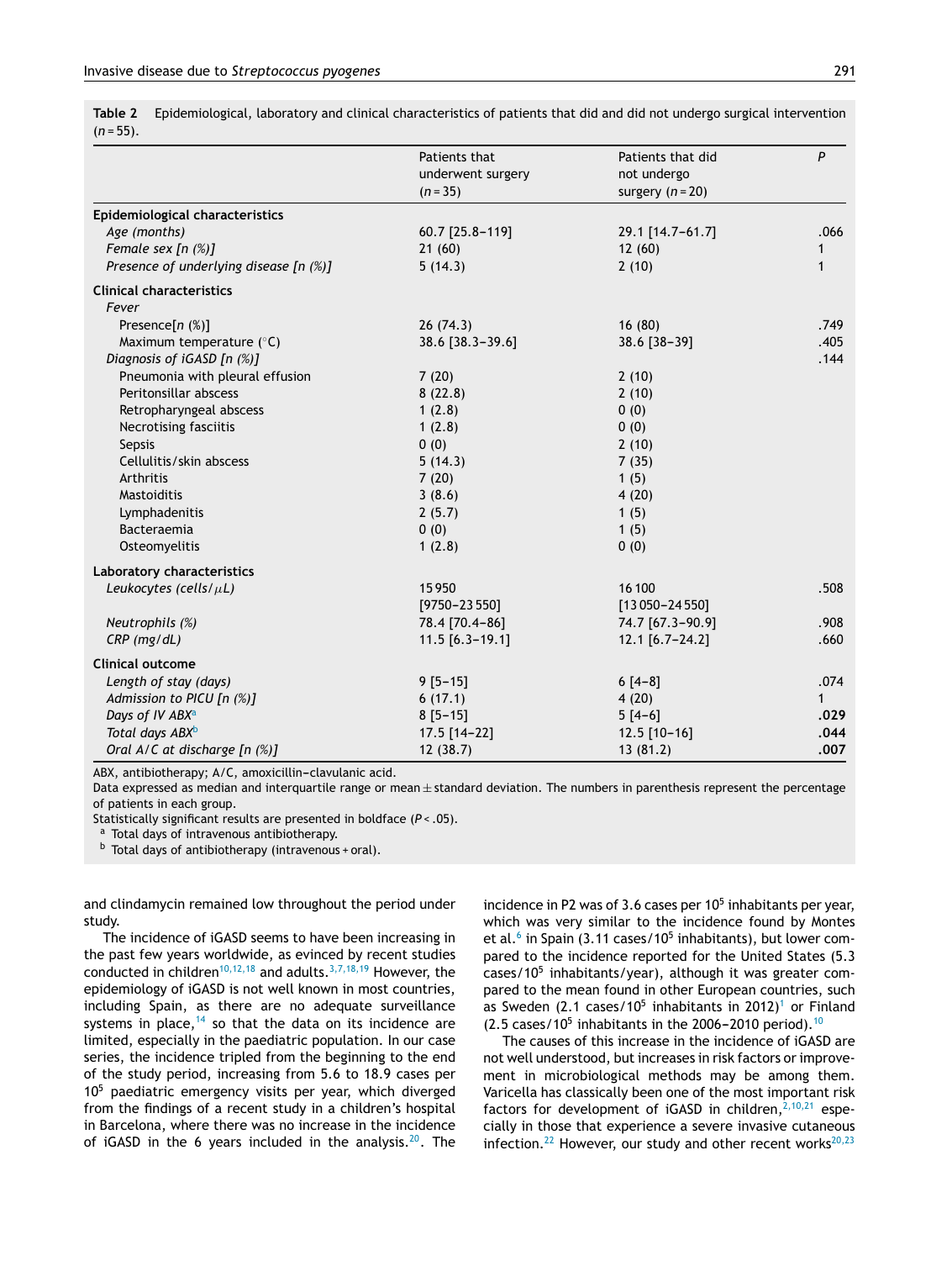| Year | Number of<br>iGASD cases | Number of<br>emergency visits | Incidence in<br>emergency patients <sup>a</sup> | Population<br>(approx.) $b$ | Incidence in<br>population <sup>c</sup> |
|------|--------------------------|-------------------------------|-------------------------------------------------|-----------------------------|-----------------------------------------|
| 2006 | 3                        | 76386                         | 3.9                                             | 600000                      | 0.5                                     |
| 2007 | 6                        | 79782                         | 7.5                                             | 600000                      | $\mathbf{1}$                            |
| 2008 | 3                        | 66 142                        | 4.5                                             | 300 000                     | $\mathbf{1}$                            |
| 2009 | 4                        | 58583                         | 6.8                                             | 300 000                     | 1.3                                     |
| 2010 | 10                       | 52964                         | 18.9                                            | 300 000                     | 3.3                                     |
| 2011 | 8                        | 57766                         | 13.8                                            | 300 000                     | 2.7                                     |
| 2012 | 15                       | 52836                         | 28.4                                            | 300 000                     | 5                                       |

<span id="page-6-0"></span>**Table 3** Annual incidence of iGASD based on number of emergency visits and the catchment population of the hospital.

 $a$  Cases/10<sup>5</sup> emergency visits.

b Approximation of catchment population of the hospital.

<sup>c</sup> Cases/10<sup>5</sup> inhabitants.



| Incidence*                                         | P1 (16 cases)  | P2 (33 cases)  |      |
|----------------------------------------------------|----------------|----------------|------|
| $105$ emergency visits/year                        | $5.6(4.2-7.2)$ | 18.9 (15.1-26) | .057 |
| 10 <sup>5</sup> catchment area<br>inhabitants/year | $0.9 \pm 0.3$  | $3.6 \pm 1.2$  | .007 |

<sup>∗</sup>For the analysis of the incidence, we excluded years 2005 and 2013, as there was no full record for every month during these years.

**Figure 3** Annual incidence of iGASD.

have not found evidence of an increase in the incidence of varicella, consistent with improvements in the coverage of vaccination against this disease. $24$  There is evidence that the diagnostic yield of molecular techniques is higher for certain microorganisms compared to conventional diagnostic methods, especially in patients previously treated with antibiotics.<sup>[25,26](#page-9-0)</sup> There has also been a proven increase in the accuracy of diagnosis of pneumonia with empyema caused by GABHS in children, both with the use of genetic techniques<sup>[27](#page-9-0)</sup> as well as antigen detection methods.<sup>[28,29](#page-9-0)</sup> In our hospital, 16S PCR was introduced in 2009, and 19% of the diagnosis of iGASD in P2 were made with this technique. Since many of the infections were suppurative and at least 43% of the children in whom diagnosis was achieved by means of 16S PCR had previously taken antibiotics, the use of molecular diagnostic methods may have played an important role in the increase in diagnosis of iGASD. However, we did not find any clear change in specific clinical forms nor in the isolation of other bacteria, nor epidemiological differences between the 2 periods, so the increase in incidence may be related to other factors that we did not analyse. Thus, numerous studies have found an increase in the severity of iGASD caused by certain genotypes in children,  $6,10,14,23,30-32$  while other authors have reported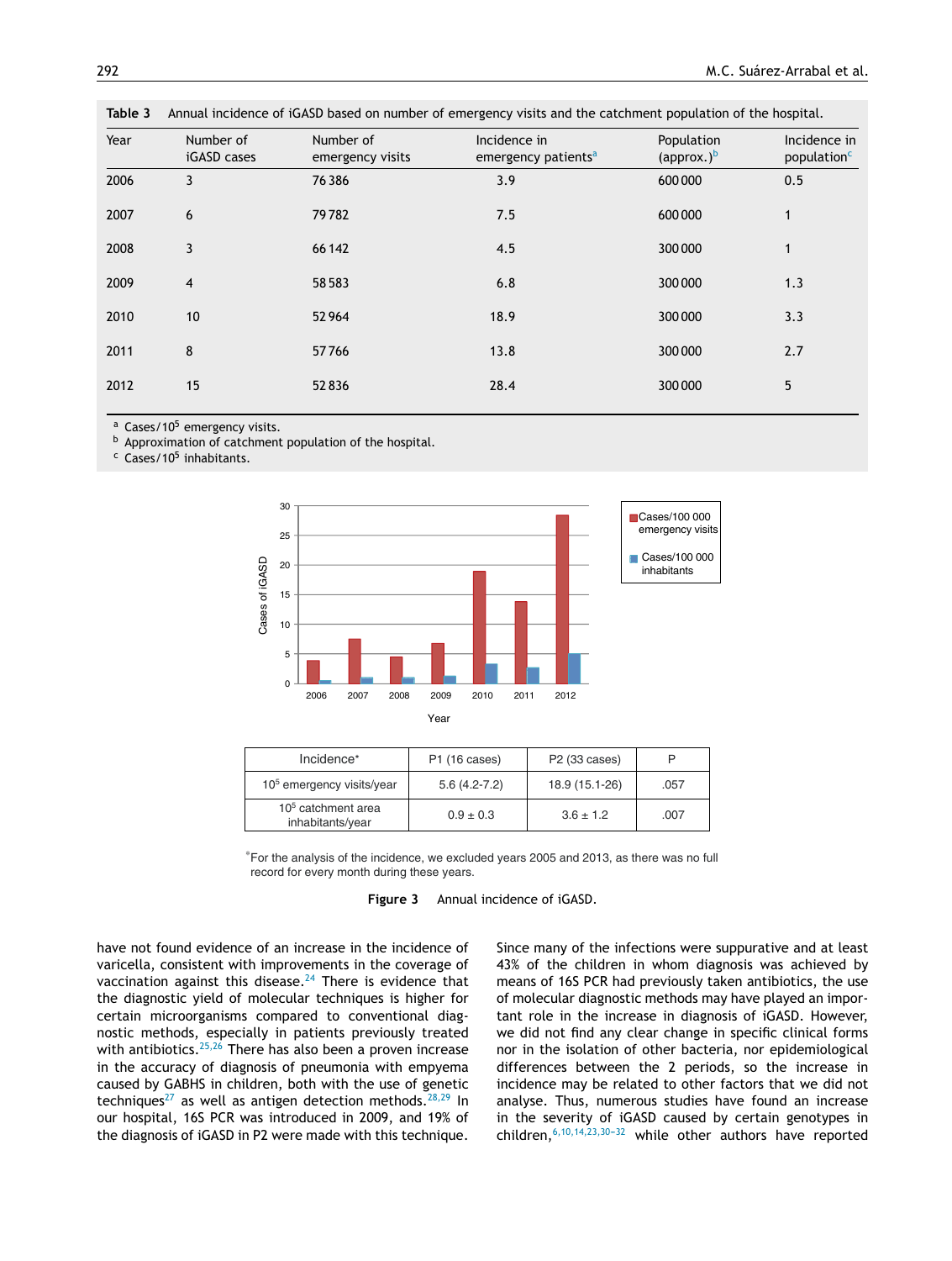<span id="page-7-0"></span>

|  | Table 4 Epidemiological, laboratory and clinical characteristics by period under study $(n=53)^a$ |  |  |  |  |  |
|--|---------------------------------------------------------------------------------------------------|--|--|--|--|--|
|--|---------------------------------------------------------------------------------------------------|--|--|--|--|--|

|                                                 | P1 (June 2005-May<br>2009) $(n = 16)$ | P2 (June 2009-May<br>2013) $(n=37)$ | P            |
|-------------------------------------------------|---------------------------------------|-------------------------------------|--------------|
|                                                 |                                       |                                     |              |
| Epidemiological characteristics<br>Age (months) | 56.6 [13.5-80.1]                      | 43.4 [24.7-108.7]                   | 0.72         |
| Female sex [n (%)]                              | 8(50)                                 | 24(64.9)                            | 0.368        |
| Presence of underlying disease [n (%)]          | 1(6.2)                                | 5(13.5)                             | 0.655        |
| <b>Laboratory characteristics</b>               |                                       |                                     |              |
| Leukocytes (cells/ $\mu$ L)                     | 14 300 [13 050-23 350]                | 16 500 [9600-23 700]                | 0.748        |
| Neutrophils (%)                                 | 75.5 [72.1-92.5]                      | 75 [68-86]                          | 0.385        |
| $CRP$ (mg/dL)                                   | $9.8$ [5.1-19.3]                      | 11.6 [8-21.9]                       | 0.679        |
| <b>Clinical characteristics</b>                 |                                       |                                     |              |
| Fever                                           |                                       |                                     |              |
| Present $[n (%)]$                               | 11(68.7)                              | 30(81.1)                            | 0.475        |
| Maximum temperature $(^{\circ}C)$               | 38.8 [38.1-39]                        | 38.5 [38-39.5]                      | 0.940        |
| Diagnosis of iGASD [n (%)]                      |                                       |                                     | 0.722        |
| Cellulitis/skin abscess                         | 3(18.7)                               | 9(24.3)                             |              |
| Peritonsillar abscess                           | 3(18.7)                               | 7(18.9)                             |              |
| Pneumonia with pleural effusion                 | 3(18.7)                               | 6(16.2)                             |              |
| <b>Mastoiditis</b>                              | 3(18.7)                               | 4(10.8)                             |              |
| Arthritis                                       | 3(18.7)                               | 3(8.1)                              |              |
| Lymphadenitis                                   | 0(0)                                  | 3(8.1)                              |              |
| Sepsis                                          | 1(6.2)                                | 1(2.7)                              |              |
| Bacteraemia                                     | 0(0)                                  | 1(2.7)                              |              |
| Necrotising fasciitis                           | 0(0)                                  | 1(2.7)                              |              |
| Retropharyngeal abscess                         | 0(0)                                  | 1(2.7)                              |              |
| Osteomyelitis                                   | 0(0)                                  | 1(2.7)                              |              |
| Microbiological diagnosis                       |                                       |                                     |              |
| Technique used[n (%)]                           |                                       |                                     | 0.062        |
| Conventional culture                            | 15 (93.7)                             | 30(81.1)                            |              |
| <b>PCR</b>                                      | 0(0)                                  | 7(18.9)                             |              |
| Antigen test                                    | 1(6.2)                                | 0(0)                                |              |
| <b>Clinical outcome</b>                         |                                       |                                     |              |
| Length of stay (days)                           | $7[3-15]$                             | $7.5$ [4-13]                        | 0.982        |
| Admission to PICU [n (%)]                       | 3(18.7)                               | 7(18.9)                             | $\mathbf{1}$ |
| Days of IV ABX <sup>b</sup>                     | $7[3-13]$                             | $7[4-12]$                           | 0.778        |
| Total days of ABXC                              | 16 [10-23]                            | 15 [11-19.5]                        | 0.522        |
| Oral A/C at discharge [n (%)]                   | 5(31.2)                               | 20(54)                              | 0.22         |

ABX, antibiotherapy; A/C, amoxicillin-clavulanic acid.

Data expressed as median and interquartile range or mean $\pm$  standard deviation. The numbers in parenthesis represent the percentage of patients in each group.

For the purpose of comparison, the study period was divided into 2 periods of equal length (48 months each), P1 (June 2005-May 2009) and P2 (June 2009-May 2013). To this end, and only in this one analysis, we excluded 2 patients who were diagnosed of iGASD between June 1 and July 31, 2013.

<sup>b</sup> Total days of intravenous antibiotherapy.

 $c$  Total days of antibiotherapy (intravenous + oral).

that the incidence of iGASD may be associated with the susceptibility of specific subpopulations to those strains.<sup>[33](#page-9-0)</sup>

The most frequent form of iGASD observed in our study was skin and soft tissue infection, which was consistent with many previous studies. $6,10,20,34$  However, overall, in our case series infections were most frequently located in the ear-nose-throat region. Contrary to other case series, we only found 1 case of primary bacteraemia,  $10,14,24,34,35$  1 case of necrotising fasciitis and no deaths, $10,20,32$  which could be attributed to the low incidence of varicella and differences

between age groups in clinical presentation (fewer cases of necrotising fasciitis and septic shock in children aged less than 10 years) $33,36$  or to technological advances in the PICU and the multidisciplinary management of these patients.<sup>[23](#page-9-0)</sup>

Invasive infection by GABHS can cause significant morbidity and a high proportion of affected patients may require surgery and/or admission to the PICU. Our study, one of the largest conducted in Spain, contributes objective data on the severity of iGASD in children in our region. Thus, we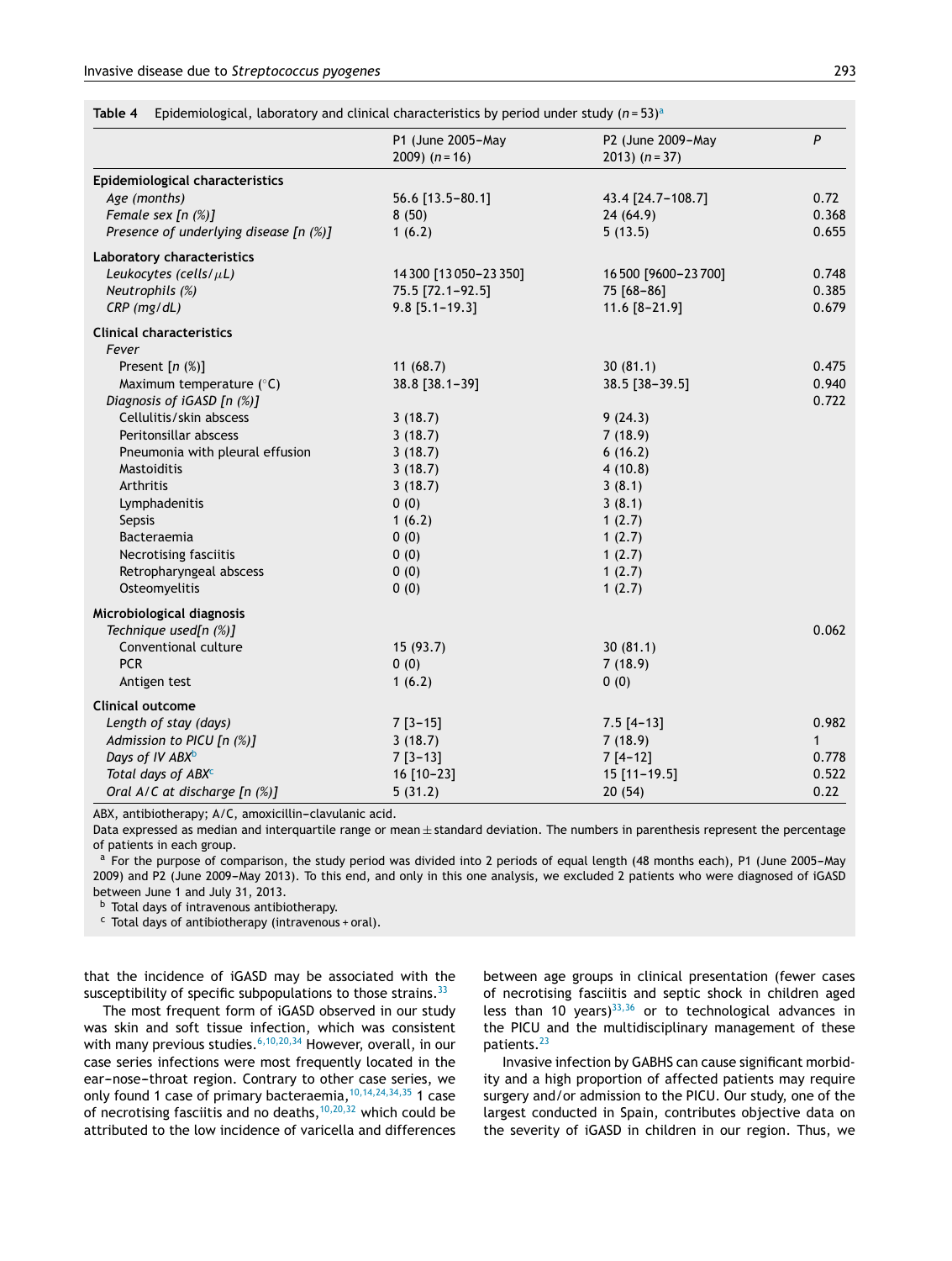<span id="page-8-0"></span>found that 18% of patients with iGASD were admitted to the PICU and 63.5% required some form of surgical intervention. These data were consistent with those of previously published paediatric case series, in which the proportion admitted to the PICU ranged between 19% and  $57\%^{10,24,35}$ and the proportion that required surgery between 43% and 64%.10,24,32,35 However, in the study conducted in Barcelona, despite the geographical proximity, the proportion admitted to the PICU was significantly greater (32.7%), while the proportion that underwent surgery was significantly lower  $(34.6%)$  compared to our case series in Madrid,<sup>[20](#page-9-0)</sup> which could be explained by the higher proportion of children with chronic skin diseases. We ought to underscore that both younger age and the presence of pneumonia were predictors of severe disease in our study, which was consistent with the findings of other authors,  $5,18,23,24$  which suggests that when iGASD is diagnosed in younger children or children with pneumonia, clinicians should contemplate a more aggressive approach to management. Elevation of CPR at admission was another independent risk factor for admission to the PICU, which was also consistent with previous studies.<sup>[13,20,32](#page-9-0)</sup> Despite the considerable severity of the disease, it does not seem as if the clinical presentation or the outcomes of iGASD have changed in our region in recent years.

Last of all, in our series we found a very low rate of macrolide and clindamycin resistance in GABHS compared to other studies. $6,17$  Although antibiotic use in Spain may be high, $37$  considerable efforts are being made to develop protocols, strategic plans and training programmes for the rational use of antimicrobials.[38,39](#page-9-0) In this regard, in our study we found that children that required surgery frequently received a narrow-spectrum oral antibiotic compared to children that did not require surgery. We did not find a clear reason for this difference, although it may suggest a different approach to the use of antibiotics.

Some of the limitations of our study are its retrospective design, the small sample size and that it was conducted in a single centre, which limits its statistical power and hinders the generalisation of its result. Furthermore, tests for serotyping or determining the virulence of GABHS strains were not performed, so we could not know whether these factors changed over the period under study or could have influenced the severity of iGASD. Nevertheless, our study is still the largest study on iGASD in children conducted in Spain to date along with the one published by Arias-Constantí et al., $^{20}$  $^{20}$  $^{20}$  and it provides valuable data on the current situation of this disease in Spain, which can help design future studies to improve our knowledge of iGASD. Since the importance of this disease is well known, in 2015 a network was created to investigate iGASD in the paediatric population in the Autonomous Community of Madrid.

In conclusion, our study on iGASD in children found an increase in incidence in the catchment area of our hospital in Madrid. This disease continues to have the potential to be very severe, with a high percentage of affected patients admitted to the PICU and requiring surgery. Given the heterogeneity of the studies published to date, it would be interesting to establish a prospective, multicentre nationwide register of iGASD, to accurately evaluate its epidemiology, risk factors and severity, and to establish the characteristics of the strains isolated in affected children.

### **Conflicts of interest**

The authors have no conflicts of interest to declare.

#### **Acknowledgments**

We thank our colleagues Elena María Rincón López and Begoña Santiago García, from the Department of Paediatric Infectious Diseases, for their continuous support and their advice during the study; Carlos Sánchez-Carrillo and Mercedes Marín, from the Department of Microbiology and Infectious Diseases, for their collaboration in providing data on blood cultures and molecular tests and their valuable corrections, and José María Bellón Cano, from the Project Design and Statistical Analysis Support Unit of the Instituto de Investigación Sanitaria del Gregorio Marañón (IISGM), for his help in the statistical analysis.

#### **References**

- 1. [Darenberg](http://refhub.elsevier.com/S2341-2879(19)30154-1/sbref0200) [J,](http://refhub.elsevier.com/S2341-2879(19)30154-1/sbref0200) [Henriques-Normark](http://refhub.elsevier.com/S2341-2879(19)30154-1/sbref0200) [B,](http://refhub.elsevier.com/S2341-2879(19)30154-1/sbref0200) [Lepp](http://refhub.elsevier.com/S2341-2879(19)30154-1/sbref0200) [T,](http://refhub.elsevier.com/S2341-2879(19)30154-1/sbref0200) [Tegmark-Wisell](http://refhub.elsevier.com/S2341-2879(19)30154-1/sbref0200) [K,](http://refhub.elsevier.com/S2341-2879(19)30154-1/sbref0200) [Tegnell](http://refhub.elsevier.com/S2341-2879(19)30154-1/sbref0200) [A,](http://refhub.elsevier.com/S2341-2879(19)30154-1/sbref0200) [Widgren](http://refhub.elsevier.com/S2341-2879(19)30154-1/sbref0200) [K.](http://refhub.elsevier.com/S2341-2879(19)30154-1/sbref0200) [Increased](http://refhub.elsevier.com/S2341-2879(19)30154-1/sbref0200) [incidence](http://refhub.elsevier.com/S2341-2879(19)30154-1/sbref0200) [of](http://refhub.elsevier.com/S2341-2879(19)30154-1/sbref0200) [invasive](http://refhub.elsevier.com/S2341-2879(19)30154-1/sbref0200) [group](http://refhub.elsevier.com/S2341-2879(19)30154-1/sbref0200) [A](http://refhub.elsevier.com/S2341-2879(19)30154-1/sbref0200) [streptococcal](http://refhub.elsevier.com/S2341-2879(19)30154-1/sbref0200) [infections](http://refhub.elsevier.com/S2341-2879(19)30154-1/sbref0200) [in](http://refhub.elsevier.com/S2341-2879(19)30154-1/sbref0200) [Sweden,](http://refhub.elsevier.com/S2341-2879(19)30154-1/sbref0200) [January](http://refhub.elsevier.com/S2341-2879(19)30154-1/sbref0200) 2012-February [2013.](http://refhub.elsevier.com/S2341-2879(19)30154-1/sbref0200) [Euro](http://refhub.elsevier.com/S2341-2879(19)30154-1/sbref0200) [Surveill.](http://refhub.elsevier.com/S2341-2879(19)30154-1/sbref0200) [2013;18:20443.](http://refhub.elsevier.com/S2341-2879(19)30154-1/sbref0200)
- 2. [Mencía](http://refhub.elsevier.com/S2341-2879(19)30154-1/sbref0205) [Bartolomé](http://refhub.elsevier.com/S2341-2879(19)30154-1/sbref0205) [S,](http://refhub.elsevier.com/S2341-2879(19)30154-1/sbref0205) [Riaza](http://refhub.elsevier.com/S2341-2879(19)30154-1/sbref0205) [Gómez](http://refhub.elsevier.com/S2341-2879(19)30154-1/sbref0205) [M,](http://refhub.elsevier.com/S2341-2879(19)30154-1/sbref0205) [Valdivielso](http://refhub.elsevier.com/S2341-2879(19)30154-1/sbref0205) [Serna](http://refhub.elsevier.com/S2341-2879(19)30154-1/sbref0205) [A,](http://refhub.elsevier.com/S2341-2879(19)30154-1/sbref0205) [Casado](http://refhub.elsevier.com/S2341-2879(19)30154-1/sbref0205) [Flores](http://refhub.elsevier.com/S2341-2879(19)30154-1/sbref0205) [J.](http://refhub.elsevier.com/S2341-2879(19)30154-1/sbref0205) [Sepsis](http://refhub.elsevier.com/S2341-2879(19)30154-1/sbref0205) [y](http://refhub.elsevier.com/S2341-2879(19)30154-1/sbref0205) [empiema](http://refhub.elsevier.com/S2341-2879(19)30154-1/sbref0205) [por](http://refhub.elsevier.com/S2341-2879(19)30154-1/sbref0205) [estreptococo](http://refhub.elsevier.com/S2341-2879(19)30154-1/sbref0205) [beta-hemolítico](http://refhub.elsevier.com/S2341-2879(19)30154-1/sbref0205) [del](http://refhub.elsevier.com/S2341-2879(19)30154-1/sbref0205) [grupo](http://refhub.elsevier.com/S2341-2879(19)30154-1/sbref0205) [A](http://refhub.elsevier.com/S2341-2879(19)30154-1/sbref0205) [en](http://refhub.elsevier.com/S2341-2879(19)30154-1/sbref0205) [el](http://refhub.elsevier.com/S2341-2879(19)30154-1/sbref0205) [curso](http://refhub.elsevier.com/S2341-2879(19)30154-1/sbref0205) [de](http://refhub.elsevier.com/S2341-2879(19)30154-1/sbref0205) [una](http://refhub.elsevier.com/S2341-2879(19)30154-1/sbref0205) [varicela.](http://refhub.elsevier.com/S2341-2879(19)30154-1/sbref0205) [An](http://refhub.elsevier.com/S2341-2879(19)30154-1/sbref0205) [Esp](http://refhub.elsevier.com/S2341-2879(19)30154-1/sbref0205) [Pediatr.](http://refhub.elsevier.com/S2341-2879(19)30154-1/sbref0205) 1999;51:189-90.
- 3. [Meehan](http://refhub.elsevier.com/S2341-2879(19)30154-1/sbref0210) [M,](http://refhub.elsevier.com/S2341-2879(19)30154-1/sbref0210) [Murchan](http://refhub.elsevier.com/S2341-2879(19)30154-1/sbref0210) [S,](http://refhub.elsevier.com/S2341-2879(19)30154-1/sbref0210) [Bergin](http://refhub.elsevier.com/S2341-2879(19)30154-1/sbref0210) [S,](http://refhub.elsevier.com/S2341-2879(19)30154-1/sbref0210) [O'Flanagan](http://refhub.elsevier.com/S2341-2879(19)30154-1/sbref0210) [D,](http://refhub.elsevier.com/S2341-2879(19)30154-1/sbref0210) [Cunney](http://refhub.elsevier.com/S2341-2879(19)30154-1/sbref0210) [R.](http://refhub.elsevier.com/S2341-2879(19)30154-1/sbref0210) [Increased](http://refhub.elsevier.com/S2341-2879(19)30154-1/sbref0210) [incidence](http://refhub.elsevier.com/S2341-2879(19)30154-1/sbref0210) [of](http://refhub.elsevier.com/S2341-2879(19)30154-1/sbref0210) [invasive](http://refhub.elsevier.com/S2341-2879(19)30154-1/sbref0210) [group](http://refhub.elsevier.com/S2341-2879(19)30154-1/sbref0210) [A](http://refhub.elsevier.com/S2341-2879(19)30154-1/sbref0210) [streptococcal](http://refhub.elsevier.com/S2341-2879(19)30154-1/sbref0210) [disease](http://refhub.elsevier.com/S2341-2879(19)30154-1/sbref0210) [in](http://refhub.elsevier.com/S2341-2879(19)30154-1/sbref0210) [Ireland,](http://refhub.elsevier.com/S2341-2879(19)30154-1/sbref0210) [2012](http://refhub.elsevier.com/S2341-2879(19)30154-1/sbref0210) [to](http://refhub.elsevier.com/S2341-2879(19)30154-1/sbref0210) [2013.](http://refhub.elsevier.com/S2341-2879(19)30154-1/sbref0210) [Euro](http://refhub.elsevier.com/S2341-2879(19)30154-1/sbref0210) [Surveill.](http://refhub.elsevier.com/S2341-2879(19)30154-1/sbref0210) [2013;18:20556.](http://refhub.elsevier.com/S2341-2879(19)30154-1/sbref0210)
- 4. [Sims](http://refhub.elsevier.com/S2341-2879(19)30154-1/sbref0215) [Sanyahumbi](http://refhub.elsevier.com/S2341-2879(19)30154-1/sbref0215) [A,](http://refhub.elsevier.com/S2341-2879(19)30154-1/sbref0215) [Colquhoun](http://refhub.elsevier.com/S2341-2879(19)30154-1/sbref0215) [S,](http://refhub.elsevier.com/S2341-2879(19)30154-1/sbref0215) [Wyber](http://refhub.elsevier.com/S2341-2879(19)30154-1/sbref0215) [R,](http://refhub.elsevier.com/S2341-2879(19)30154-1/sbref0215) [Carapetis](http://refhub.elsevier.com/S2341-2879(19)30154-1/sbref0215) [JR.](http://refhub.elsevier.com/S2341-2879(19)30154-1/sbref0215) [Global](http://refhub.elsevier.com/S2341-2879(19)30154-1/sbref0215) [disease](http://refhub.elsevier.com/S2341-2879(19)30154-1/sbref0215) [burden](http://refhub.elsevier.com/S2341-2879(19)30154-1/sbref0215) [of](http://refhub.elsevier.com/S2341-2879(19)30154-1/sbref0215) [group](http://refhub.elsevier.com/S2341-2879(19)30154-1/sbref0215) [A](http://refhub.elsevier.com/S2341-2879(19)30154-1/sbref0215) [streptococcus.](http://refhub.elsevier.com/S2341-2879(19)30154-1/sbref0215) [In:](http://refhub.elsevier.com/S2341-2879(19)30154-1/sbref0215) [Ferretti](http://refhub.elsevier.com/S2341-2879(19)30154-1/sbref0215) [JJ,](http://refhub.elsevier.com/S2341-2879(19)30154-1/sbref0215) [Stevens](http://refhub.elsevier.com/S2341-2879(19)30154-1/sbref0215) [DL,](http://refhub.elsevier.com/S2341-2879(19)30154-1/sbref0215) [Fischetti](http://refhub.elsevier.com/S2341-2879(19)30154-1/sbref0215) [VA,](http://refhub.elsevier.com/S2341-2879(19)30154-1/sbref0215) [editors.](http://refhub.elsevier.com/S2341-2879(19)30154-1/sbref0215) *[Streptococcus](http://refhub.elsevier.com/S2341-2879(19)30154-1/sbref0215) [pyogenes](http://refhub.elsevier.com/S2341-2879(19)30154-1/sbref0215)*[:](http://refhub.elsevier.com/S2341-2879(19)30154-1/sbref0215) [basic](http://refhub.elsevier.com/S2341-2879(19)30154-1/sbref0215) [biol](http://refhub.elsevier.com/S2341-2879(19)30154-1/sbref0215)[ogy](http://refhub.elsevier.com/S2341-2879(19)30154-1/sbref0215) [to](http://refhub.elsevier.com/S2341-2879(19)30154-1/sbref0215) [clinical](http://refhub.elsevier.com/S2341-2879(19)30154-1/sbref0215) [manifestations](http://refhub.elsevier.com/S2341-2879(19)30154-1/sbref0215) [\[Internet\].](http://refhub.elsevier.com/S2341-2879(19)30154-1/sbref0215) [Oklahoma](http://refhub.elsevier.com/S2341-2879(19)30154-1/sbref0215) [City](http://refhub.elsevier.com/S2341-2879(19)30154-1/sbref0215) [\(OK\):](http://refhub.elsevier.com/S2341-2879(19)30154-1/sbref0215) [University](http://refhub.elsevier.com/S2341-2879(19)30154-1/sbref0215) [of](http://refhub.elsevier.com/S2341-2879(19)30154-1/sbref0215) [Oklahoma](http://refhub.elsevier.com/S2341-2879(19)30154-1/sbref0215) [Health](http://refhub.elsevier.com/S2341-2879(19)30154-1/sbref0215) [Sciences](http://refhub.elsevier.com/S2341-2879(19)30154-1/sbref0215) [Center;](http://refhub.elsevier.com/S2341-2879(19)30154-1/sbref0215) [2016.](http://refhub.elsevier.com/S2341-2879(19)30154-1/sbref0215)
- 5. [Lamagni](http://refhub.elsevier.com/S2341-2879(19)30154-1/sbref0220) [TL,](http://refhub.elsevier.com/S2341-2879(19)30154-1/sbref0220) [Darenberg](http://refhub.elsevier.com/S2341-2879(19)30154-1/sbref0220) [J,](http://refhub.elsevier.com/S2341-2879(19)30154-1/sbref0220) [Luca-Harari](http://refhub.elsevier.com/S2341-2879(19)30154-1/sbref0220) [B,](http://refhub.elsevier.com/S2341-2879(19)30154-1/sbref0220) [Siljander](http://refhub.elsevier.com/S2341-2879(19)30154-1/sbref0220) [T,](http://refhub.elsevier.com/S2341-2879(19)30154-1/sbref0220) [Efstra](http://refhub.elsevier.com/S2341-2879(19)30154-1/sbref0220)[tiou](http://refhub.elsevier.com/S2341-2879(19)30154-1/sbref0220) [A,](http://refhub.elsevier.com/S2341-2879(19)30154-1/sbref0220) [Henriques-Normark](http://refhub.elsevier.com/S2341-2879(19)30154-1/sbref0220) [B,](http://refhub.elsevier.com/S2341-2879(19)30154-1/sbref0220) [et](http://refhub.elsevier.com/S2341-2879(19)30154-1/sbref0220) [al.](http://refhub.elsevier.com/S2341-2879(19)30154-1/sbref0220) [Epidemiology](http://refhub.elsevier.com/S2341-2879(19)30154-1/sbref0220) [of](http://refhub.elsevier.com/S2341-2879(19)30154-1/sbref0220) [severe](http://refhub.elsevier.com/S2341-2879(19)30154-1/sbref0220) *[Streptococcus](http://refhub.elsevier.com/S2341-2879(19)30154-1/sbref0220) [pyogenes](http://refhub.elsevier.com/S2341-2879(19)30154-1/sbref0220)* [disease](http://refhub.elsevier.com/S2341-2879(19)30154-1/sbref0220) [in](http://refhub.elsevier.com/S2341-2879(19)30154-1/sbref0220) [Europe.](http://refhub.elsevier.com/S2341-2879(19)30154-1/sbref0220) [J](http://refhub.elsevier.com/S2341-2879(19)30154-1/sbref0220) [Clin](http://refhub.elsevier.com/S2341-2879(19)30154-1/sbref0220) [Microbiol.](http://refhub.elsevier.com/S2341-2879(19)30154-1/sbref0220) [2008;46:2359-](http://refhub.elsevier.com/S2341-2879(19)30154-1/sbref0220)[67.](http://refhub.elsevier.com/S2341-2879(19)30154-1/sbref0220)
- 6. [Montes](http://refhub.elsevier.com/S2341-2879(19)30154-1/sbref0225) [M,](http://refhub.elsevier.com/S2341-2879(19)30154-1/sbref0225) [Ardanuy](http://refhub.elsevier.com/S2341-2879(19)30154-1/sbref0225) [C,](http://refhub.elsevier.com/S2341-2879(19)30154-1/sbref0225) [Tamayo](http://refhub.elsevier.com/S2341-2879(19)30154-1/sbref0225) [E,](http://refhub.elsevier.com/S2341-2879(19)30154-1/sbref0225) [Domènech](http://refhub.elsevier.com/S2341-2879(19)30154-1/sbref0225) [A,](http://refhub.elsevier.com/S2341-2879(19)30154-1/sbref0225) Liñares [J,](http://refhub.elsevier.com/S2341-2879(19)30154-1/sbref0225) [Pérez-Trallero](http://refhub.elsevier.com/S2341-2879(19)30154-1/sbref0225) [E.](http://refhub.elsevier.com/S2341-2879(19)30154-1/sbref0225) [Epidemiological](http://refhub.elsevier.com/S2341-2879(19)30154-1/sbref0225) [and](http://refhub.elsevier.com/S2341-2879(19)30154-1/sbref0225) [molecular](http://refhub.elsevier.com/S2341-2879(19)30154-1/sbref0225) [analysis](http://refhub.elsevier.com/S2341-2879(19)30154-1/sbref0225) [of](http://refhub.elsevier.com/S2341-2879(19)30154-1/sbref0225) *[Streptococcus](http://refhub.elsevier.com/S2341-2879(19)30154-1/sbref0225) [pyogenes](http://refhub.elsevier.com/S2341-2879(19)30154-1/sbref0225)* [isolates](http://refhub.elsevier.com/S2341-2879(19)30154-1/sbref0225) [causing](http://refhub.elsevier.com/S2341-2879(19)30154-1/sbref0225) [invasive](http://refhub.elsevier.com/S2341-2879(19)30154-1/sbref0225) [disease](http://refhub.elsevier.com/S2341-2879(19)30154-1/sbref0225) [in](http://refhub.elsevier.com/S2341-2879(19)30154-1/sbref0225) [Spain](http://refhub.elsevier.com/S2341-2879(19)30154-1/sbref0225) [\(1998](http://refhub.elsevier.com/S2341-2879(19)30154-1/sbref0225)-[2009\):](http://refhub.elsevier.com/S2341-2879(19)30154-1/sbref0225) [comparison](http://refhub.elsevier.com/S2341-2879(19)30154-1/sbref0225) [with](http://refhub.elsevier.com/S2341-2879(19)30154-1/sbref0225) [non-invasive](http://refhub.elsevier.com/S2341-2879(19)30154-1/sbref0225) [isolates.](http://refhub.elsevier.com/S2341-2879(19)30154-1/sbref0225) [Eur](http://refhub.elsevier.com/S2341-2879(19)30154-1/sbref0225) [J](http://refhub.elsevier.com/S2341-2879(19)30154-1/sbref0225) [Clin](http://refhub.elsevier.com/S2341-2879(19)30154-1/sbref0225) [Microbiol](http://refhub.elsevier.com/S2341-2879(19)30154-1/sbref0225) [Infect](http://refhub.elsevier.com/S2341-2879(19)30154-1/sbref0225) [Dis.](http://refhub.elsevier.com/S2341-2879(19)30154-1/sbref0225) [2011;30:1295](http://refhub.elsevier.com/S2341-2879(19)30154-1/sbref0225)-[302.](http://refhub.elsevier.com/S2341-2879(19)30154-1/sbref0225)
- 7. [Olafsdottir](http://refhub.elsevier.com/S2341-2879(19)30154-1/sbref0230) [LB,](http://refhub.elsevier.com/S2341-2879(19)30154-1/sbref0230) [Erlendsdóttir](http://refhub.elsevier.com/S2341-2879(19)30154-1/sbref0230) [H,](http://refhub.elsevier.com/S2341-2879(19)30154-1/sbref0230) [Melo-Cristino](http://refhub.elsevier.com/S2341-2879(19)30154-1/sbref0230) [J,](http://refhub.elsevier.com/S2341-2879(19)30154-1/sbref0230) [Weinberger](http://refhub.elsevier.com/S2341-2879(19)30154-1/sbref0230) [DM,](http://refhub.elsevier.com/S2341-2879(19)30154-1/sbref0230) [Ramirez](http://refhub.elsevier.com/S2341-2879(19)30154-1/sbref0230) [M,](http://refhub.elsevier.com/S2341-2879(19)30154-1/sbref0230) [Kristinsson](http://refhub.elsevier.com/S2341-2879(19)30154-1/sbref0230) [KG,](http://refhub.elsevier.com/S2341-2879(19)30154-1/sbref0230) [et](http://refhub.elsevier.com/S2341-2879(19)30154-1/sbref0230) [al.](http://refhub.elsevier.com/S2341-2879(19)30154-1/sbref0230) [Invasive](http://refhub.elsevier.com/S2341-2879(19)30154-1/sbref0230) [infections](http://refhub.elsevier.com/S2341-2879(19)30154-1/sbref0230) [due](http://refhub.elsevier.com/S2341-2879(19)30154-1/sbref0230) [to](http://refhub.elsevier.com/S2341-2879(19)30154-1/sbref0230) *[Streptococcus](http://refhub.elsevier.com/S2341-2879(19)30154-1/sbref0230) [pyogenes](http://refhub.elsevier.com/S2341-2879(19)30154-1/sbref0230)*[:](http://refhub.elsevier.com/S2341-2879(19)30154-1/sbref0230) [seasonal](http://refhub.elsevier.com/S2341-2879(19)30154-1/sbref0230) [variation](http://refhub.elsevier.com/S2341-2879(19)30154-1/sbref0230) [of](http://refhub.elsevier.com/S2341-2879(19)30154-1/sbref0230) [severity](http://refhub.elsevier.com/S2341-2879(19)30154-1/sbref0230) [and](http://refhub.elsevier.com/S2341-2879(19)30154-1/sbref0230) [clinical](http://refhub.elsevier.com/S2341-2879(19)30154-1/sbref0230) [characteristics](http://refhub.elsevier.com/S2341-2879(19)30154-1/sbref0230) [Iceland,](http://refhub.elsevier.com/S2341-2879(19)30154-1/sbref0230) [1975](http://refhub.elsevier.com/S2341-2879(19)30154-1/sbref0230) [to](http://refhub.elsevier.com/S2341-2879(19)30154-1/sbref0230) [2012.](http://refhub.elsevier.com/S2341-2879(19)30154-1/sbref0230) [Euro](http://refhub.elsevier.com/S2341-2879(19)30154-1/sbref0230) [Surveill.](http://refhub.elsevier.com/S2341-2879(19)30154-1/sbref0230) 2014;19:5-14.
- 8. [Ikebe](http://refhub.elsevier.com/S2341-2879(19)30154-1/sbref0235) [T,](http://refhub.elsevier.com/S2341-2879(19)30154-1/sbref0235) [Tominaga](http://refhub.elsevier.com/S2341-2879(19)30154-1/sbref0235) [K,](http://refhub.elsevier.com/S2341-2879(19)30154-1/sbref0235) [Shima](http://refhub.elsevier.com/S2341-2879(19)30154-1/sbref0235) [T,](http://refhub.elsevier.com/S2341-2879(19)30154-1/sbref0235) [Okuno](http://refhub.elsevier.com/S2341-2879(19)30154-1/sbref0235) [R,](http://refhub.elsevier.com/S2341-2879(19)30154-1/sbref0235) [Kubota](http://refhub.elsevier.com/S2341-2879(19)30154-1/sbref0235) [H,](http://refhub.elsevier.com/S2341-2879(19)30154-1/sbref0235) [Ogata](http://refhub.elsevier.com/S2341-2879(19)30154-1/sbref0235) [K,](http://refhub.elsevier.com/S2341-2879(19)30154-1/sbref0235) [et](http://refhub.elsevier.com/S2341-2879(19)30154-1/sbref0235) [al.](http://refhub.elsevier.com/S2341-2879(19)30154-1/sbref0235) [Increased](http://refhub.elsevier.com/S2341-2879(19)30154-1/sbref0235) [prevalence](http://refhub.elsevier.com/S2341-2879(19)30154-1/sbref0235) [of](http://refhub.elsevier.com/S2341-2879(19)30154-1/sbref0235) [group](http://refhub.elsevier.com/S2341-2879(19)30154-1/sbref0235) [A](http://refhub.elsevier.com/S2341-2879(19)30154-1/sbref0235) [streptococcus](http://refhub.elsevier.com/S2341-2879(19)30154-1/sbref0235) [isolates](http://refhub.elsevier.com/S2341-2879(19)30154-1/sbref0235) [in](http://refhub.elsevier.com/S2341-2879(19)30154-1/sbref0235) [streptococcal](http://refhub.elsevier.com/S2341-2879(19)30154-1/sbref0235) [toxic](http://refhub.elsevier.com/S2341-2879(19)30154-1/sbref0235) [shock](http://refhub.elsevier.com/S2341-2879(19)30154-1/sbref0235) [syndrome](http://refhub.elsevier.com/S2341-2879(19)30154-1/sbref0235) [cases](http://refhub.elsevier.com/S2341-2879(19)30154-1/sbref0235) [in](http://refhub.elsevier.com/S2341-2879(19)30154-1/sbref0235) [Japan](http://refhub.elsevier.com/S2341-2879(19)30154-1/sbref0235) [from](http://refhub.elsevier.com/S2341-2879(19)30154-1/sbref0235) [2010](http://refhub.elsevier.com/S2341-2879(19)30154-1/sbref0235) [to](http://refhub.elsevier.com/S2341-2879(19)30154-1/sbref0235) [2012.](http://refhub.elsevier.com/S2341-2879(19)30154-1/sbref0235) [Epidemiol](http://refhub.elsevier.com/S2341-2879(19)30154-1/sbref0235) [Infect.](http://refhub.elsevier.com/S2341-2879(19)30154-1/sbref0235) 2015;143:864-72.
- 9. [Gear](http://refhub.elsevier.com/S2341-2879(19)30154-1/sbref0240) [RJ,](http://refhub.elsevier.com/S2341-2879(19)30154-1/sbref0240) [Carter](http://refhub.elsevier.com/S2341-2879(19)30154-1/sbref0240) [JC,](http://refhub.elsevier.com/S2341-2879(19)30154-1/sbref0240) [Carapetis](http://refhub.elsevier.com/S2341-2879(19)30154-1/sbref0240) [JR,](http://refhub.elsevier.com/S2341-2879(19)30154-1/sbref0240) [Baird](http://refhub.elsevier.com/S2341-2879(19)30154-1/sbref0240) [R,](http://refhub.elsevier.com/S2341-2879(19)30154-1/sbref0240) [Davis](http://refhub.elsevier.com/S2341-2879(19)30154-1/sbref0240) [JS.](http://refhub.elsevier.com/S2341-2879(19)30154-1/sbref0240) [Changes](http://refhub.elsevier.com/S2341-2879(19)30154-1/sbref0240) [in](http://refhub.elsevier.com/S2341-2879(19)30154-1/sbref0240) [the](http://refhub.elsevier.com/S2341-2879(19)30154-1/sbref0240) [clinical](http://refhub.elsevier.com/S2341-2879(19)30154-1/sbref0240) [and](http://refhub.elsevier.com/S2341-2879(19)30154-1/sbref0240) [epidemiological](http://refhub.elsevier.com/S2341-2879(19)30154-1/sbref0240) [features](http://refhub.elsevier.com/S2341-2879(19)30154-1/sbref0240) [of](http://refhub.elsevier.com/S2341-2879(19)30154-1/sbref0240) [group](http://refhub.elsevier.com/S2341-2879(19)30154-1/sbref0240) [A](http://refhub.elsevier.com/S2341-2879(19)30154-1/sbref0240) [streptococ](http://refhub.elsevier.com/S2341-2879(19)30154-1/sbref0240)[cal](http://refhub.elsevier.com/S2341-2879(19)30154-1/sbref0240) [bacteraemia](http://refhub.elsevier.com/S2341-2879(19)30154-1/sbref0240) [in](http://refhub.elsevier.com/S2341-2879(19)30154-1/sbref0240) [Australia's](http://refhub.elsevier.com/S2341-2879(19)30154-1/sbref0240) [Northern](http://refhub.elsevier.com/S2341-2879(19)30154-1/sbref0240) [Territory.](http://refhub.elsevier.com/S2341-2879(19)30154-1/sbref0240) [Trop](http://refhub.elsevier.com/S2341-2879(19)30154-1/sbref0240) [Med](http://refhub.elsevier.com/S2341-2879(19)30154-1/sbref0240) [Int](http://refhub.elsevier.com/S2341-2879(19)30154-1/sbref0240) [Health.](http://refhub.elsevier.com/S2341-2879(19)30154-1/sbref0240) 2015;20:40-7.
- 10. [Tapiainen](http://refhub.elsevier.com/S2341-2879(19)30154-1/sbref0245) [T,](http://refhub.elsevier.com/S2341-2879(19)30154-1/sbref0245) [Launonen](http://refhub.elsevier.com/S2341-2879(19)30154-1/sbref0245) [S,](http://refhub.elsevier.com/S2341-2879(19)30154-1/sbref0245) [Renko](http://refhub.elsevier.com/S2341-2879(19)30154-1/sbref0245) [M,](http://refhub.elsevier.com/S2341-2879(19)30154-1/sbref0245) [Saxen](http://refhub.elsevier.com/S2341-2879(19)30154-1/sbref0245) [H,](http://refhub.elsevier.com/S2341-2879(19)30154-1/sbref0245) [Salo](http://refhub.elsevier.com/S2341-2879(19)30154-1/sbref0245) [E,](http://refhub.elsevier.com/S2341-2879(19)30154-1/sbref0245) [Korppi](http://refhub.elsevier.com/S2341-2879(19)30154-1/sbref0245) [M,](http://refhub.elsevier.com/S2341-2879(19)30154-1/sbref0245) [et](http://refhub.elsevier.com/S2341-2879(19)30154-1/sbref0245) [al.](http://refhub.elsevier.com/S2341-2879(19)30154-1/sbref0245) [Invasive](http://refhub.elsevier.com/S2341-2879(19)30154-1/sbref0245) [group](http://refhub.elsevier.com/S2341-2879(19)30154-1/sbref0245) [A](http://refhub.elsevier.com/S2341-2879(19)30154-1/sbref0245) [streptococcal](http://refhub.elsevier.com/S2341-2879(19)30154-1/sbref0245) [infections](http://refhub.elsevier.com/S2341-2879(19)30154-1/sbref0245) [in](http://refhub.elsevier.com/S2341-2879(19)30154-1/sbref0245) [chil](http://refhub.elsevier.com/S2341-2879(19)30154-1/sbref0245)[dren:](http://refhub.elsevier.com/S2341-2879(19)30154-1/sbref0245) [a](http://refhub.elsevier.com/S2341-2879(19)30154-1/sbref0245) [nationwide](http://refhub.elsevier.com/S2341-2879(19)30154-1/sbref0245) [survey](http://refhub.elsevier.com/S2341-2879(19)30154-1/sbref0245) [in](http://refhub.elsevier.com/S2341-2879(19)30154-1/sbref0245) [Finland.](http://refhub.elsevier.com/S2341-2879(19)30154-1/sbref0245) [Pediatr](http://refhub.elsevier.com/S2341-2879(19)30154-1/sbref0245) [Infect](http://refhub.elsevier.com/S2341-2879(19)30154-1/sbref0245) [Dis](http://refhub.elsevier.com/S2341-2879(19)30154-1/sbref0245) [J.](http://refhub.elsevier.com/S2341-2879(19)30154-1/sbref0245) 2016;35:123-8.
- 11. [Efstratiou](http://refhub.elsevier.com/S2341-2879(19)30154-1/sbref0250) [A,](http://refhub.elsevier.com/S2341-2879(19)30154-1/sbref0250) [Lamagni](http://refhub.elsevier.com/S2341-2879(19)30154-1/sbref0250) [T.](http://refhub.elsevier.com/S2341-2879(19)30154-1/sbref0250) [Epidemiology](http://refhub.elsevier.com/S2341-2879(19)30154-1/sbref0250) [of](http://refhub.elsevier.com/S2341-2879(19)30154-1/sbref0250) *[Streptococcus](http://refhub.elsevier.com/S2341-2879(19)30154-1/sbref0250) [pyo](http://refhub.elsevier.com/S2341-2879(19)30154-1/sbref0250)[genes](http://refhub.elsevier.com/S2341-2879(19)30154-1/sbref0250)*[.](http://refhub.elsevier.com/S2341-2879(19)30154-1/sbref0250) [In:](http://refhub.elsevier.com/S2341-2879(19)30154-1/sbref0250) [Ferretti](http://refhub.elsevier.com/S2341-2879(19)30154-1/sbref0250) [JJ,](http://refhub.elsevier.com/S2341-2879(19)30154-1/sbref0250) [Stevens](http://refhub.elsevier.com/S2341-2879(19)30154-1/sbref0250) [DL,](http://refhub.elsevier.com/S2341-2879(19)30154-1/sbref0250) [Fischetti](http://refhub.elsevier.com/S2341-2879(19)30154-1/sbref0250) [VA,](http://refhub.elsevier.com/S2341-2879(19)30154-1/sbref0250) [editors.](http://refhub.elsevier.com/S2341-2879(19)30154-1/sbref0250) *[Streptococcus](http://refhub.elsevier.com/S2341-2879(19)30154-1/sbref0250) [pyogenes](http://refhub.elsevier.com/S2341-2879(19)30154-1/sbref0250)*[:](http://refhub.elsevier.com/S2341-2879(19)30154-1/sbref0250) [basic](http://refhub.elsevier.com/S2341-2879(19)30154-1/sbref0250) [biology](http://refhub.elsevier.com/S2341-2879(19)30154-1/sbref0250) [to](http://refhub.elsevier.com/S2341-2879(19)30154-1/sbref0250) [clinical](http://refhub.elsevier.com/S2341-2879(19)30154-1/sbref0250) [manifestations](http://refhub.elsevier.com/S2341-2879(19)30154-1/sbref0250)